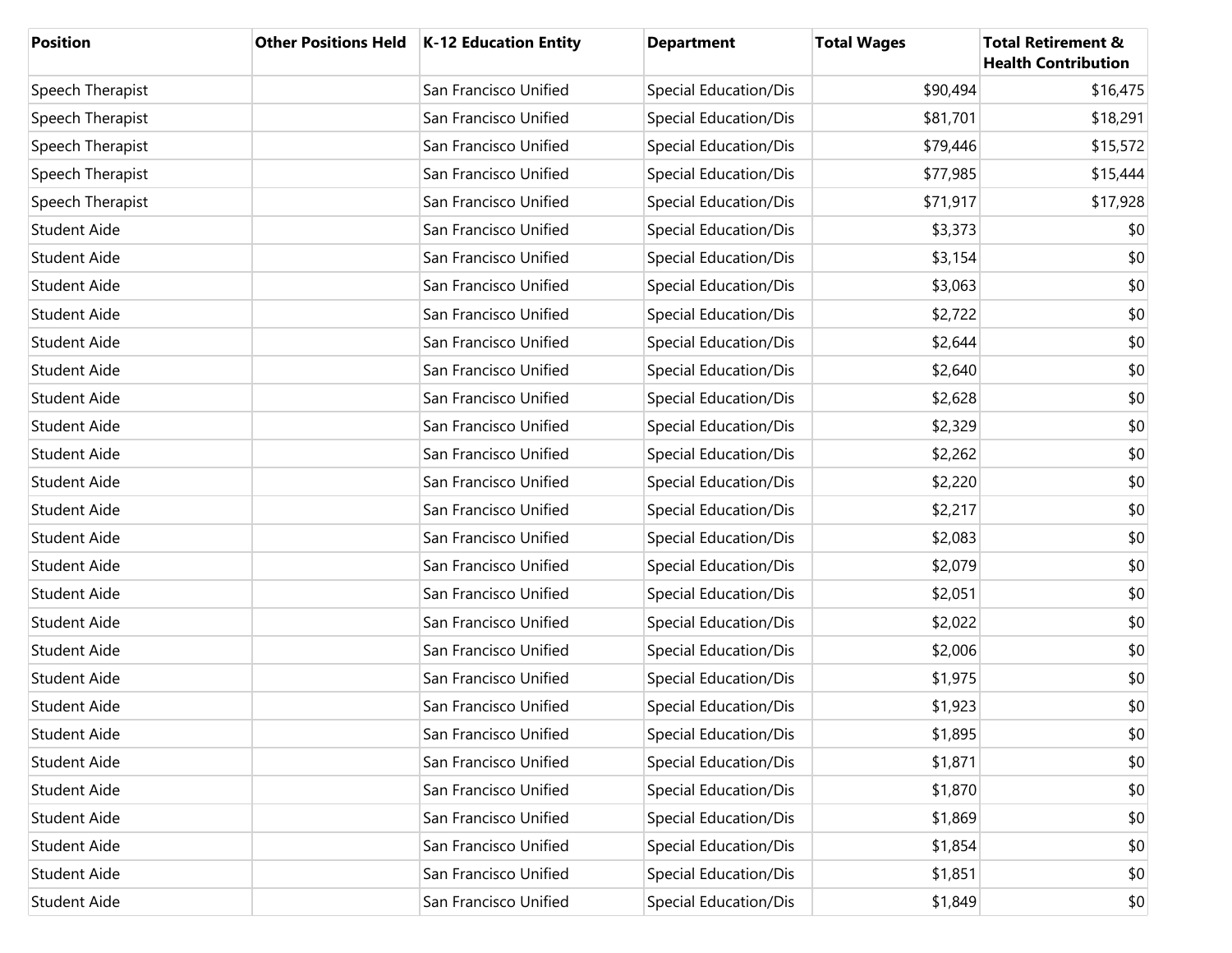| Student Aide        | San Francisco Unified | Special Education/Dis        | \$1,808 | \$0 |
|---------------------|-----------------------|------------------------------|---------|-----|
| <b>Student Aide</b> | San Francisco Unified | Special Education/Dis        | \$1,762 | \$0 |
| <b>Student Aide</b> | San Francisco Unified | Special Education/Dis        | \$1,749 | \$0 |
| <b>Student Aide</b> | San Francisco Unified | Special Education/Dis        | \$1,719 | \$0 |
| <b>Student Aide</b> | San Francisco Unified | Special Education/Dis        | \$1,651 | \$0 |
| <b>Student Aide</b> | San Francisco Unified | Special Education/Dis        | \$1,625 | \$0 |
| <b>Student Aide</b> | San Francisco Unified | Special Education/Dis        | \$1,587 | \$0 |
| <b>Student Aide</b> | San Francisco Unified | Special Education/Dis        | \$1,563 | \$0 |
| <b>Student Aide</b> | San Francisco Unified | Special Education/Dis        | \$1,544 | \$0 |
| <b>Student Aide</b> | San Francisco Unified | Special Education/Dis        | \$1,507 | \$0 |
| <b>Student Aide</b> | San Francisco Unified | Special Education/Dis        | \$1,501 | \$0 |
| Student Aide        | San Francisco Unified | Special Education/Dis        | \$1,480 | \$0 |
| <b>Student Aide</b> | San Francisco Unified | Special Education/Dis        | \$1,477 | \$0 |
| Student Aide        | San Francisco Unified | Special Education/Dis        | \$1,454 | \$0 |
| <b>Student Aide</b> | San Francisco Unified | Special Education/Dis        | \$1,450 | \$0 |
| Student Aide        | San Francisco Unified | Special Education/Dis        | \$1,446 | \$0 |
| <b>Student Aide</b> | San Francisco Unified | Special Education/Dis        | \$1,426 | \$0 |
| <b>Student Aide</b> | San Francisco Unified | Special Education/Dis        | \$1,425 | \$0 |
| <b>Student Aide</b> | San Francisco Unified | Special Education/Dis        | \$1,413 | \$0 |
| <b>Student Aide</b> | San Francisco Unified | Special Education/Dis        | \$1,404 | \$0 |
| <b>Student Aide</b> | San Francisco Unified | Special Education/Dis        | \$1,392 | \$0 |
| <b>Student Aide</b> | San Francisco Unified | <b>Special Education/Dis</b> | \$1,370 | \$0 |
| <b>Student Aide</b> | San Francisco Unified | Special Education/Dis        | \$1,360 | \$0 |
| <b>Student Aide</b> | San Francisco Unified | Special Education/Dis        | \$1,338 | \$0 |
| Student Aide        | San Francisco Unified | Special Education/Dis        | \$1,336 | \$0 |
| Student Aide        | San Francisco Unified | Special Education/Dis        | \$1,324 | \$0 |
| Student Aide        | San Francisco Unified | <b>Special Education/Dis</b> | \$1,320 | \$0 |
| Student Aide        | San Francisco Unified | Special Education/Dis        | \$1,284 | \$0 |
| Student Aide        | San Francisco Unified | Special Education/Dis        | \$1,271 | \$0 |
| Student Aide        | San Francisco Unified | Special Education/Dis        | \$1,269 | \$0 |
| Student Aide        | San Francisco Unified | Special Education/Dis        | \$1,269 | \$0 |
| Student Aide        | San Francisco Unified | <b>Special Education/Dis</b> | \$1,269 | \$0 |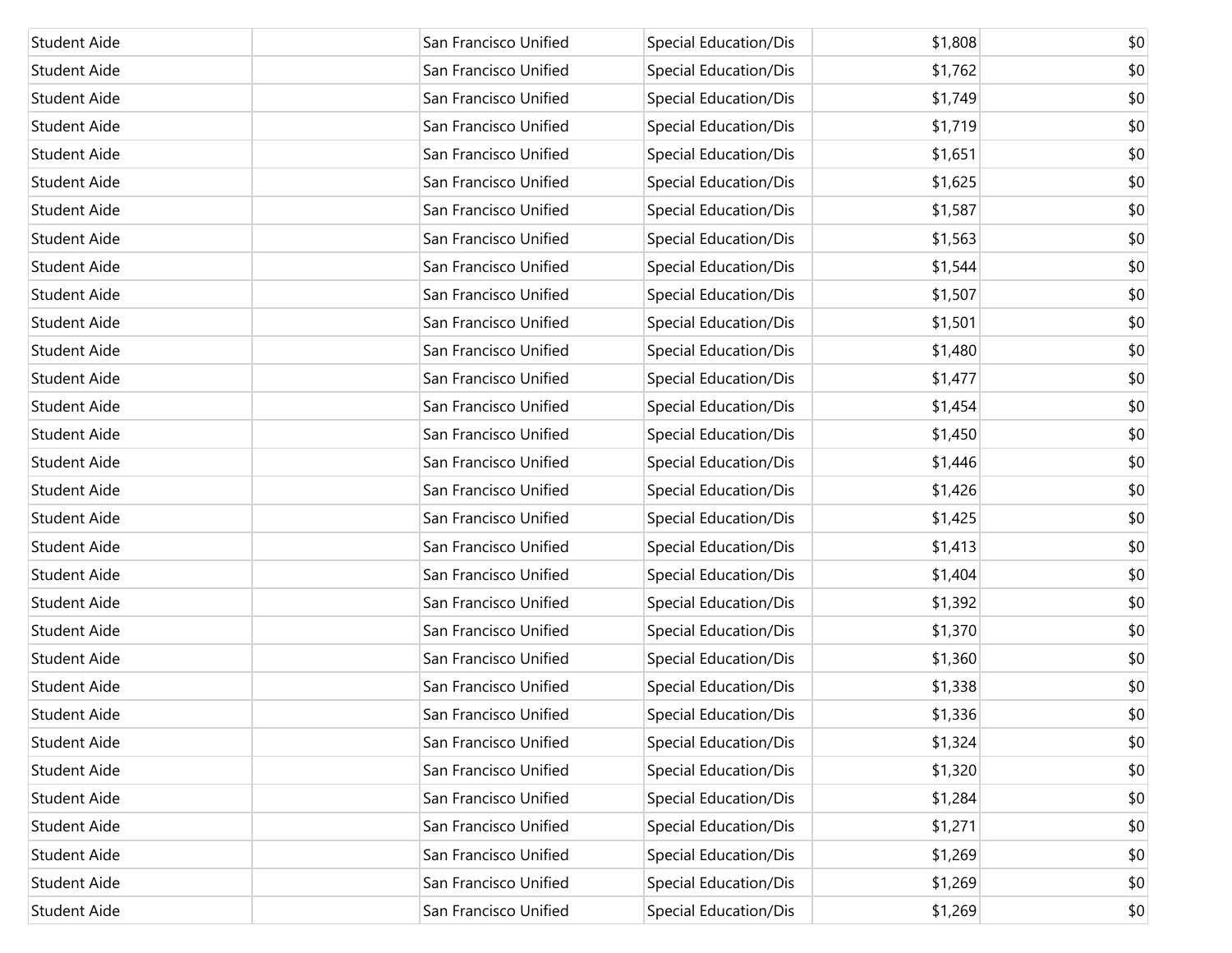| Student Aide        | San Francisco Unified | Special Education/Dis        | \$1,269 | \$0 |
|---------------------|-----------------------|------------------------------|---------|-----|
| <b>Student Aide</b> | San Francisco Unified | Special Education/Dis        | \$1,269 | \$0 |
| <b>Student Aide</b> | San Francisco Unified | Special Education/Dis        | \$1,269 | \$0 |
| Student Aide        | San Francisco Unified | Special Education/Dis        | \$1,269 | \$0 |
| <b>Student Aide</b> | San Francisco Unified | Special Education/Dis        | \$1,269 | \$0 |
| Student Aide        | San Francisco Unified | Special Education/Dis        | \$1,266 | \$0 |
| <b>Student Aide</b> | San Francisco Unified | Special Education/Dis        | \$1,266 | \$0 |
| Student Aide        | San Francisco Unified | Special Education/Dis        | \$1,265 | \$0 |
| Student Aide        | San Francisco Unified | Special Education/Dis        | \$1,265 | \$0 |
| Student Aide        | San Francisco Unified | Special Education/Dis        | \$1,255 | \$0 |
| <b>Student Aide</b> | San Francisco Unified | Special Education/Dis        | \$1,241 | \$0 |
| Student Aide        | San Francisco Unified | Special Education/Dis        | \$1,237 | \$0 |
| <b>Student Aide</b> | San Francisco Unified | Special Education/Dis        | \$1,232 | \$0 |
| Student Aide        | San Francisco Unified | Special Education/Dis        | \$1,225 | \$0 |
| <b>Student Aide</b> | San Francisco Unified | Special Education/Dis        | \$1,203 | \$0 |
| Student Aide        | San Francisco Unified | Special Education/Dis        | \$1,203 | \$0 |
| <b>Student Aide</b> | San Francisco Unified | Special Education/Dis        | \$1,196 | \$0 |
| Student Aide        | San Francisco Unified | Special Education/Dis        | \$1,188 | \$0 |
| <b>Student Aide</b> | San Francisco Unified | Special Education/Dis        | \$1,176 | \$0 |
| Student Aide        | San Francisco Unified | Special Education/Dis        | \$1,125 | \$0 |
| Student Aide        | San Francisco Unified | Special Education/Dis        | \$1,121 | \$0 |
| Student Aide        | San Francisco Unified | Special Education/Dis        | \$1,119 | \$0 |
| Student Aide        | San Francisco Unified | Special Education/Dis        | \$1,115 | \$0 |
| Student Aide        | San Francisco Unified | Special Education/Dis        | \$1,113 | \$0 |
| Student Aide        | San Francisco Unified | Special Education/Dis        | \$1,104 | \$0 |
| Student Aide        | San Francisco Unified | Special Education/Dis        | \$1,097 | \$0 |
| <b>Student Aide</b> | San Francisco Unified | <b>Special Education/Dis</b> | \$1,097 | \$0 |
| Student Aide        | San Francisco Unified | <b>Special Education/Dis</b> | \$1,097 | \$0 |
| Student Aide        | San Francisco Unified | <b>Special Education/Dis</b> | \$1,097 | \$0 |
| Student Aide        | San Francisco Unified | Special Education/Dis        | \$1,097 | \$0 |
| Student Aide        | San Francisco Unified | Special Education/Dis        | \$1,093 | \$0 |
| Student Aide        | San Francisco Unified | <b>Special Education/Dis</b> | \$1,091 | \$0 |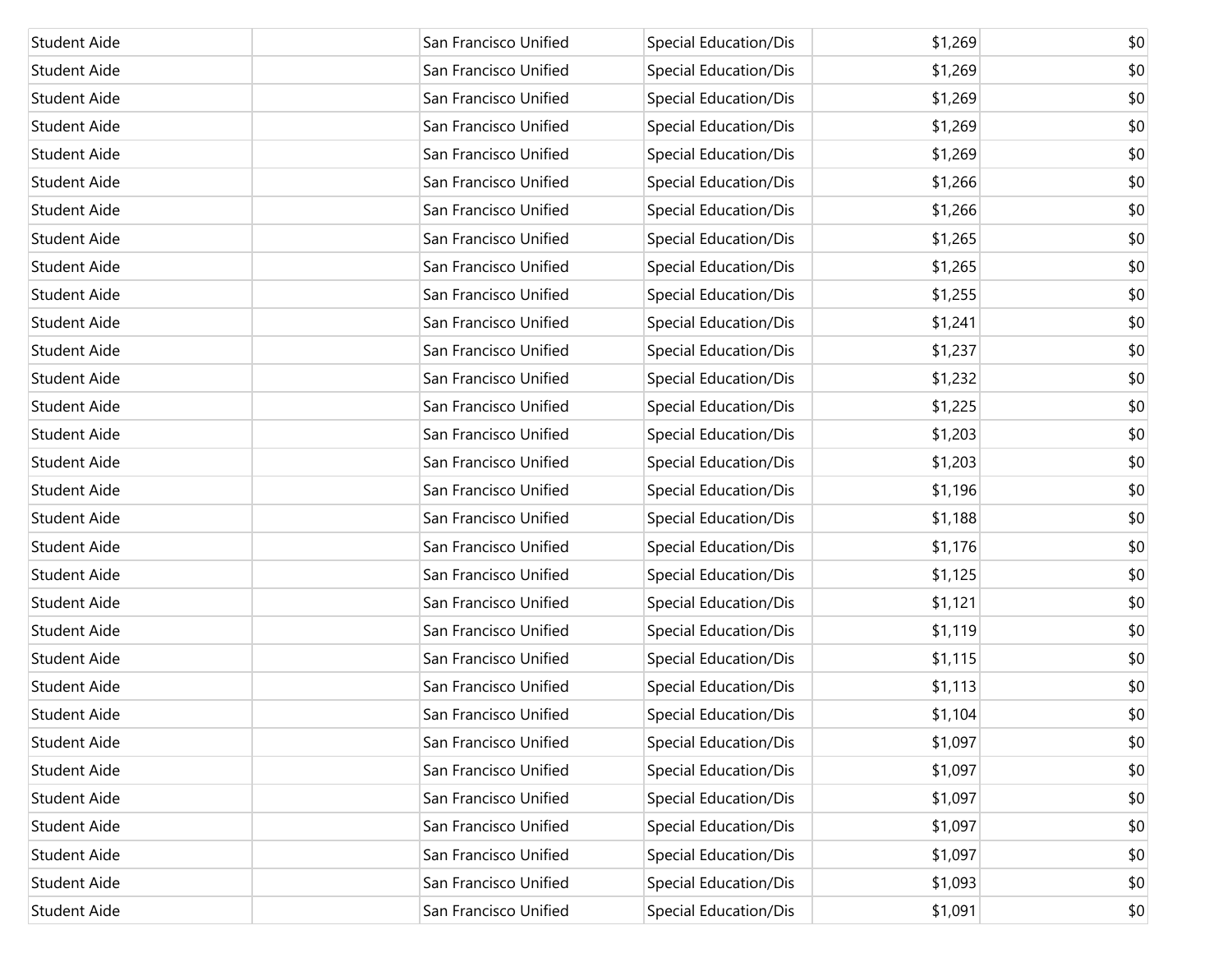| Student Aide        | San Francisco Unified | Special Education/Dis        | \$1,086 | \$0 |
|---------------------|-----------------------|------------------------------|---------|-----|
| <b>Student Aide</b> | San Francisco Unified | Special Education/Dis        | \$1,078 | \$0 |
| <b>Student Aide</b> | San Francisco Unified | Special Education/Dis        | \$1,078 | \$0 |
| <b>Student Aide</b> | San Francisco Unified | Special Education/Dis        | \$1,074 | \$0 |
| <b>Student Aide</b> | San Francisco Unified | Special Education/Dis        | \$1,073 | \$0 |
| <b>Student Aide</b> | San Francisco Unified | Special Education/Dis        | \$1,059 | \$0 |
| <b>Student Aide</b> | San Francisco Unified | Special Education/Dis        | \$1,054 | \$0 |
| <b>Student Aide</b> | San Francisco Unified | Special Education/Dis        | \$1,054 | \$0 |
| <b>Student Aide</b> | San Francisco Unified | Special Education/Dis        | \$1,048 | \$0 |
| <b>Student Aide</b> | San Francisco Unified | Special Education/Dis        | \$1,032 | \$0 |
| <b>Student Aide</b> | San Francisco Unified | Special Education/Dis        | \$1,021 | \$0 |
| Student Aide        | San Francisco Unified | Special Education/Dis        | \$1,019 | \$0 |
| <b>Student Aide</b> | San Francisco Unified | Special Education/Dis        | \$1,014 | \$0 |
| Student Aide        | San Francisco Unified | Special Education/Dis        | \$1,014 | \$0 |
| <b>Student Aide</b> | San Francisco Unified | Special Education/Dis        | \$1,014 | \$0 |
| Student Aide        | San Francisco Unified | Special Education/Dis        | \$1,014 | \$0 |
| <b>Student Aide</b> | San Francisco Unified | Special Education/Dis        | \$1,014 | \$0 |
| <b>Student Aide</b> | San Francisco Unified | Special Education/Dis        | \$1,014 | \$0 |
| <b>Student Aide</b> | San Francisco Unified | Special Education/Dis        | \$1,014 | \$0 |
| <b>Student Aide</b> | San Francisco Unified | Special Education/Dis        | \$1,014 | \$0 |
| <b>Student Aide</b> | San Francisco Unified | Special Education/Dis        | \$1,014 | \$0 |
| <b>Student Aide</b> | San Francisco Unified | Special Education/Dis        | \$1,014 | \$0 |
| <b>Student Aide</b> | San Francisco Unified | Special Education/Dis        | \$1,014 | \$0 |
| Student Aide        | San Francisco Unified | Special Education/Dis        | \$1,014 | \$0 |
| Student Aide        | San Francisco Unified | Special Education/Dis        | \$1,014 | \$0 |
| Student Aide        | San Francisco Unified | Special Education/Dis        | \$1,014 | \$0 |
| Student Aide        | San Francisco Unified | Special Education/Dis        | \$1,014 | \$0 |
| Student Aide        | San Francisco Unified | Special Education/Dis        | \$1,012 | \$0 |
| Student Aide        | San Francisco Unified | <b>Special Education/Dis</b> | \$1,007 | \$0 |
| Student Aide        | San Francisco Unified | Special Education/Dis        | \$993   | \$0 |
| Student Aide        | San Francisco Unified | <b>Special Education/Dis</b> | \$988   | \$0 |
| Student Aide        | San Francisco Unified | <b>Special Education/Dis</b> | \$975   | \$0 |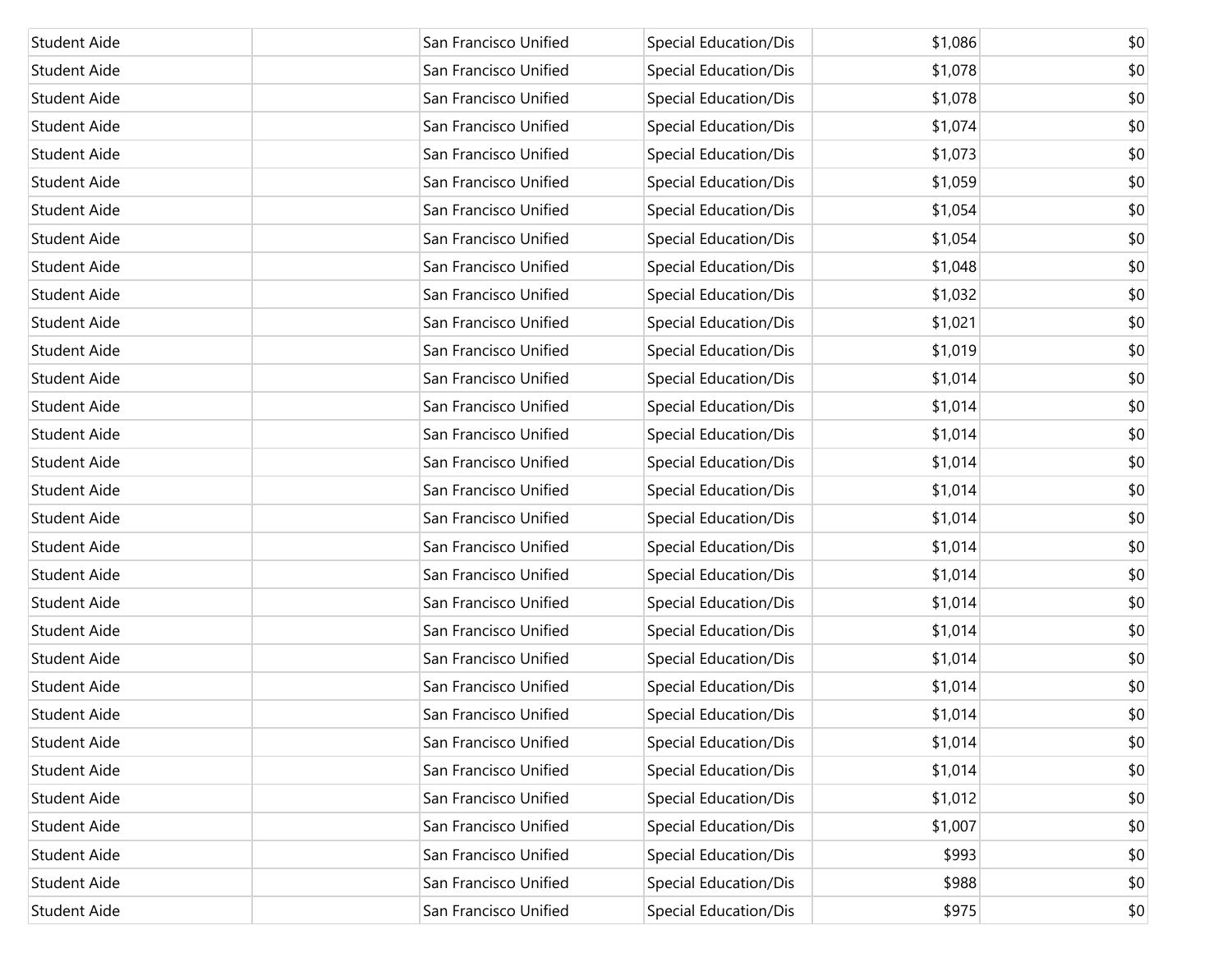| Student Aide        |                | San Francisco Unified | Special Education/Dis        | \$968 | \$0 |
|---------------------|----------------|-----------------------|------------------------------|-------|-----|
| Student Aide        |                | San Francisco Unified | Special Education/Dis        | \$963 | \$0 |
| Student Aide        |                | San Francisco Unified | Special Education/Dis        | \$950 | \$0 |
| Student Aide        |                | San Francisco Unified | Special Education/Dis        | \$945 | \$0 |
| Student Aide        |                | San Francisco Unified | Special Education/Dis        | \$944 | \$0 |
| Student Aide        |                | San Francisco Unified | Special Education/Dis        | \$932 | \$0 |
| Student Aide        |                | San Francisco Unified | Special Education/Dis        | \$931 | \$0 |
| Student Aide        |                | San Francisco Unified | Special Education/Dis        | \$922 | \$0 |
| Student Aide        |                | San Francisco Unified | Special Education/Dis        | \$920 | \$0 |
| Student Aide        |                | San Francisco Unified | Special Education/Dis        | \$919 | \$0 |
| Student Aide        |                | San Francisco Unified | Special Education/Dis        | \$915 | \$0 |
| Student Aide        |                | San Francisco Unified | Special Education/Dis        | \$896 | \$0 |
| Student Aide        |                | San Francisco Unified | Special Education/Dis        | \$891 | \$0 |
| Student Aide        |                | San Francisco Unified | Special Education/Dis        | \$889 | \$0 |
| Student Aide        |                | San Francisco Unified | Special Education/Dis        | \$881 | \$0 |
| Student Aide        |                | San Francisco Unified | Special Education/Dis        | \$865 | \$0 |
| Student Aide        |                | San Francisco Unified | Special Education/Dis        | \$859 | \$0 |
| Student Aide        | Student Intern | San Francisco Unified | Special Education/Dis        | \$856 | \$0 |
| Student Aide        |                | San Francisco Unified | Special Education/Dis        | \$851 | \$0 |
| Student Aide        |                | San Francisco Unified | Special Education/Dis        | \$851 | \$0 |
| Student Aide        |                | San Francisco Unified | Special Education/Dis        | \$842 | \$0 |
| Student Aide        |                | San Francisco Unified | Special Education/Dis        | \$838 | \$0 |
| Student Aide        |                | San Francisco Unified | Special Education/Dis        | \$827 | \$0 |
| Student Aide        |                | San Francisco Unified | Special Education/Dis        | \$821 | \$0 |
| <b>Student Aide</b> |                | San Francisco Unified | Special Education/Dis        | \$785 | \$0 |
| Student Aide        |                | San Francisco Unified | Special Education/Dis        | \$784 | \$0 |
| Student Aide        |                | San Francisco Unified | Special Education/Dis        | \$755 | \$0 |
| Student Aide        |                | San Francisco Unified | <b>Special Education/Dis</b> | \$752 | \$0 |
| Student Aide        |                | San Francisco Unified | Special Education/Dis        | \$752 | \$0 |
| Student Aide        |                | San Francisco Unified | Special Education/Dis        | \$730 | \$0 |
| Student Aide        |                | San Francisco Unified | Special Education/Dis        | \$730 | \$0 |
| Student Aide        |                | San Francisco Unified | <b>Special Education/Dis</b> | \$710 | \$0 |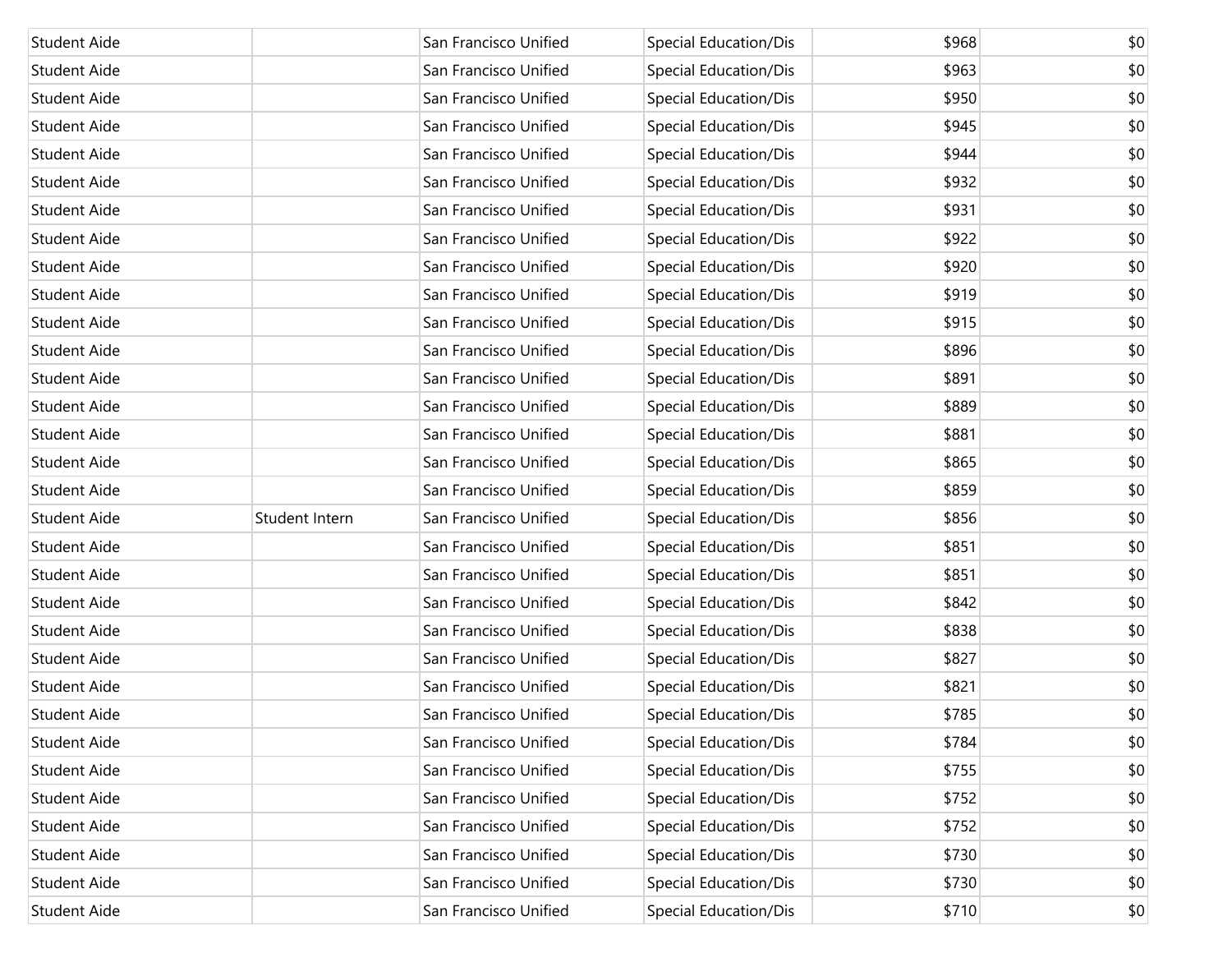| Student Aide        | San Francisco Unified | Special Education/Dis        | \$709 | \$0 |
|---------------------|-----------------------|------------------------------|-------|-----|
| <b>Student Aide</b> | San Francisco Unified | Special Education/Dis        | \$703 | \$0 |
| <b>Student Aide</b> | San Francisco Unified | Special Education/Dis        | \$703 | \$0 |
| <b>Student Aide</b> | San Francisco Unified | Special Education/Dis        | \$687 | \$0 |
| <b>Student Aide</b> | San Francisco Unified | Special Education/Dis        | \$686 | \$0 |
| <b>Student Aide</b> | San Francisco Unified | Special Education/Dis        | \$674 | \$0 |
| <b>Student Aide</b> | San Francisco Unified | Special Education/Dis        | \$672 | \$0 |
| <b>Student Aide</b> | San Francisco Unified | <b>Special Education/Dis</b> | \$666 | \$0 |
| <b>Student Aide</b> | San Francisco Unified | Special Education/Dis        | \$662 | \$0 |
| <b>Student Aide</b> | San Francisco Unified | Special Education/Dis        | \$644 | \$0 |
| <b>Student Aide</b> | San Francisco Unified | Special Education/Dis        | \$644 | \$0 |
| Student Aide        | San Francisco Unified | Special Education/Dis        | \$644 | \$0 |
| <b>Student Aide</b> | San Francisco Unified | Special Education/Dis        | \$644 | \$0 |
| Student Aide        | San Francisco Unified | Special Education/Dis        | \$639 | \$0 |
| <b>Student Aide</b> | San Francisco Unified | Special Education/Dis        | \$637 | \$0 |
| <b>Student Aide</b> | San Francisco Unified | Special Education/Dis        | \$633 | \$0 |
| <b>Student Aide</b> | San Francisco Unified | Special Education/Dis        | \$625 | \$0 |
| <b>Student Aide</b> | San Francisco Unified | Special Education/Dis        | \$619 | \$0 |
| <b>Student Aide</b> | San Francisco Unified | Special Education/Dis        | \$601 | \$0 |
| <b>Student Aide</b> | San Francisco Unified | Special Education/Dis        | \$601 | \$0 |
| <b>Student Aide</b> | San Francisco Unified | Special Education/Dis        | \$599 | \$0 |
| <b>Student Aide</b> | San Francisco Unified | Special Education/Dis        | \$595 | \$0 |
| <b>Student Aide</b> | San Francisco Unified | Special Education/Dis        | \$591 | \$0 |
| Student Aide        | San Francisco Unified | Special Education/Dis        | \$585 | \$0 |
| Student Aide        | San Francisco Unified | Special Education/Dis        | \$584 | \$0 |
| Student Aide        | San Francisco Unified | Special Education/Dis        | \$582 | \$0 |
| Student Aide        | San Francisco Unified | Special Education/Dis        | \$576 | \$0 |
| Student Aide        | San Francisco Unified | Special Education/Dis        | \$576 | \$0 |
| Student Aide        | San Francisco Unified | Special Education/Dis        | \$564 | \$0 |
| Student Aide        | San Francisco Unified | Special Education/Dis        | \$558 | \$0 |
| Student Aide        | San Francisco Unified | <b>Special Education/Dis</b> | \$556 | \$0 |
| Student Aide        | San Francisco Unified | <b>Special Education/Dis</b> | \$549 | \$0 |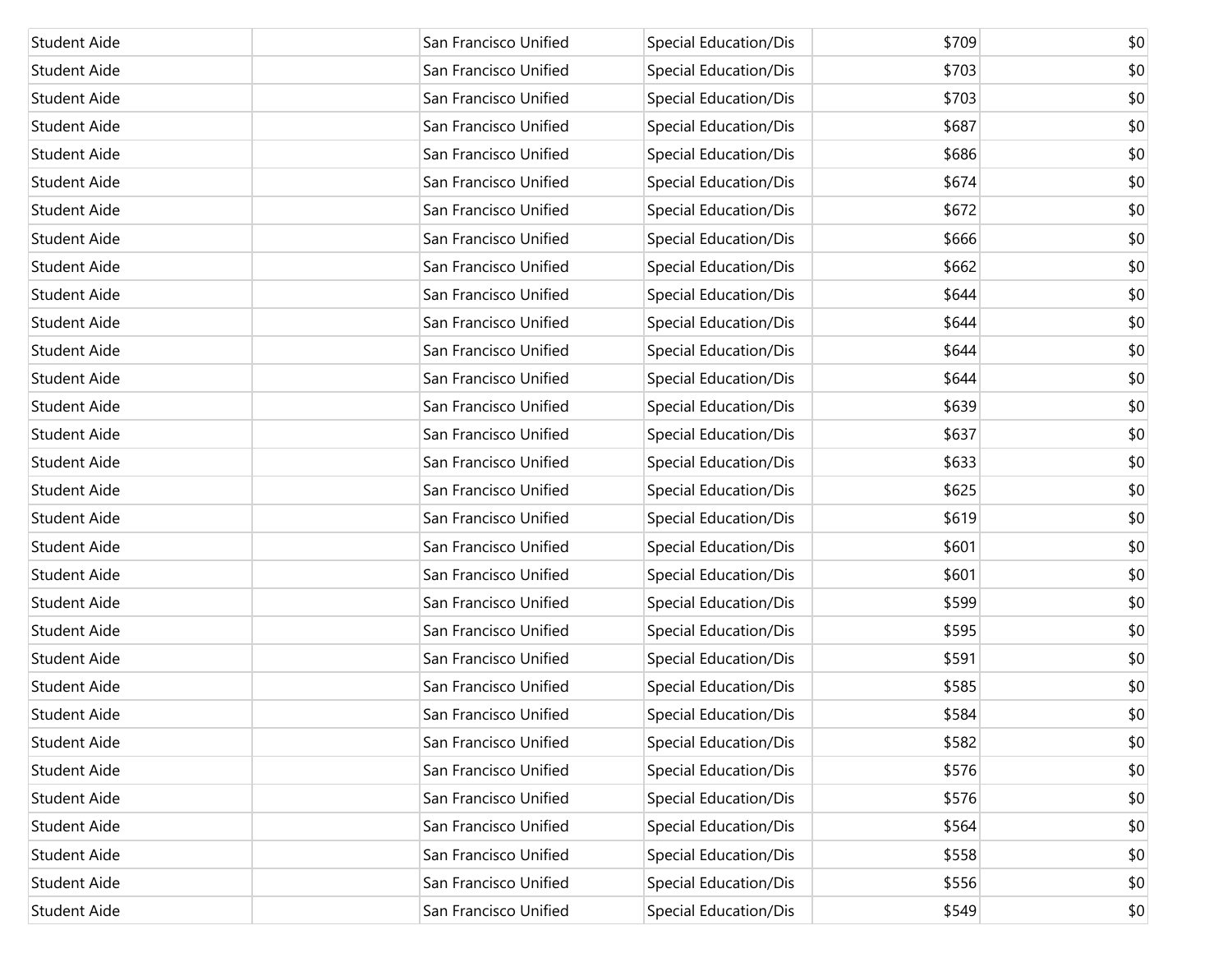| Student Aide        | San Francisco Unified | Special Education/Dis        | \$539 | \$0 |
|---------------------|-----------------------|------------------------------|-------|-----|
| Student Aide        | San Francisco Unified | Special Education/Dis        | \$537 | \$0 |
| Student Aide        | San Francisco Unified | Special Education/Dis        | \$527 | \$0 |
| Student Aide        | San Francisco Unified | Special Education/Dis        | \$524 | \$0 |
| Student Aide        | San Francisco Unified | Special Education/Dis        | \$524 | \$0 |
| Student Aide        | San Francisco Unified | Special Education/Dis        | \$524 | \$0 |
| Student Aide        | San Francisco Unified | <b>Special Education/Dis</b> | \$516 | \$0 |
| Student Aide        | San Francisco Unified | Special Education/Dis        | \$516 | \$0 |
| Student Aide        | San Francisco Unified | Special Education/Dis        | \$516 | \$0 |
| Student Aide        | San Francisco Unified | Special Education/Dis        | \$510 | \$0 |
| Student Aide        | San Francisco Unified | Special Education/Dis        | \$499 | \$0 |
| Student Aide        | San Francisco Unified | Special Education/Dis        | \$490 | \$0 |
| Student Aide        | San Francisco Unified | Special Education/Dis        | \$490 | \$0 |
| Student Aide        | San Francisco Unified | Special Education/Dis        | \$490 | \$0 |
| Student Aide        | San Francisco Unified | <b>Special Education/Dis</b> | \$490 | \$0 |
| Student Aide        | San Francisco Unified | <b>Special Education/Dis</b> | \$490 | \$0 |
| Student Aide        | San Francisco Unified | Special Education/Dis        | \$490 | \$0 |
| Student Aide        | San Francisco Unified | Special Education/Dis        | \$490 | \$0 |
| Student Aide        | San Francisco Unified | Special Education/Dis        | \$490 | \$0 |
| Student Aide        | San Francisco Unified | Special Education/Dis        | \$483 | \$0 |
| Student Aide        | San Francisco Unified | Special Education/Dis        | \$478 | \$0 |
| Student Aide        | San Francisco Unified | Special Education/Dis        | \$478 | \$0 |
| Student Aide        | San Francisco Unified | Special Education/Dis        | \$473 | \$0 |
| Student Aide        | San Francisco Unified | Special Education/Dis        | \$473 | \$0 |
| <b>Student Aide</b> | San Francisco Unified | Special Education/Dis        | \$466 | \$0 |
| Student Aide        | San Francisco Unified | Special Education/Dis        | \$462 | \$0 |
| Student Aide        | San Francisco Unified | Special Education/Dis        | \$462 | \$0 |
| Student Aide        | San Francisco Unified | Special Education/Dis        | \$451 | \$0 |
| Student Aide        | San Francisco Unified | <b>Special Education/Dis</b> | \$441 | \$0 |
| <b>Student Aide</b> | San Francisco Unified | Special Education/Dis        | \$441 | \$0 |
| <b>Student Aide</b> | San Francisco Unified | Special Education/Dis        | \$430 | \$0 |
| <b>Student Aide</b> | San Francisco Unified | <b>Special Education/Dis</b> | \$427 | \$0 |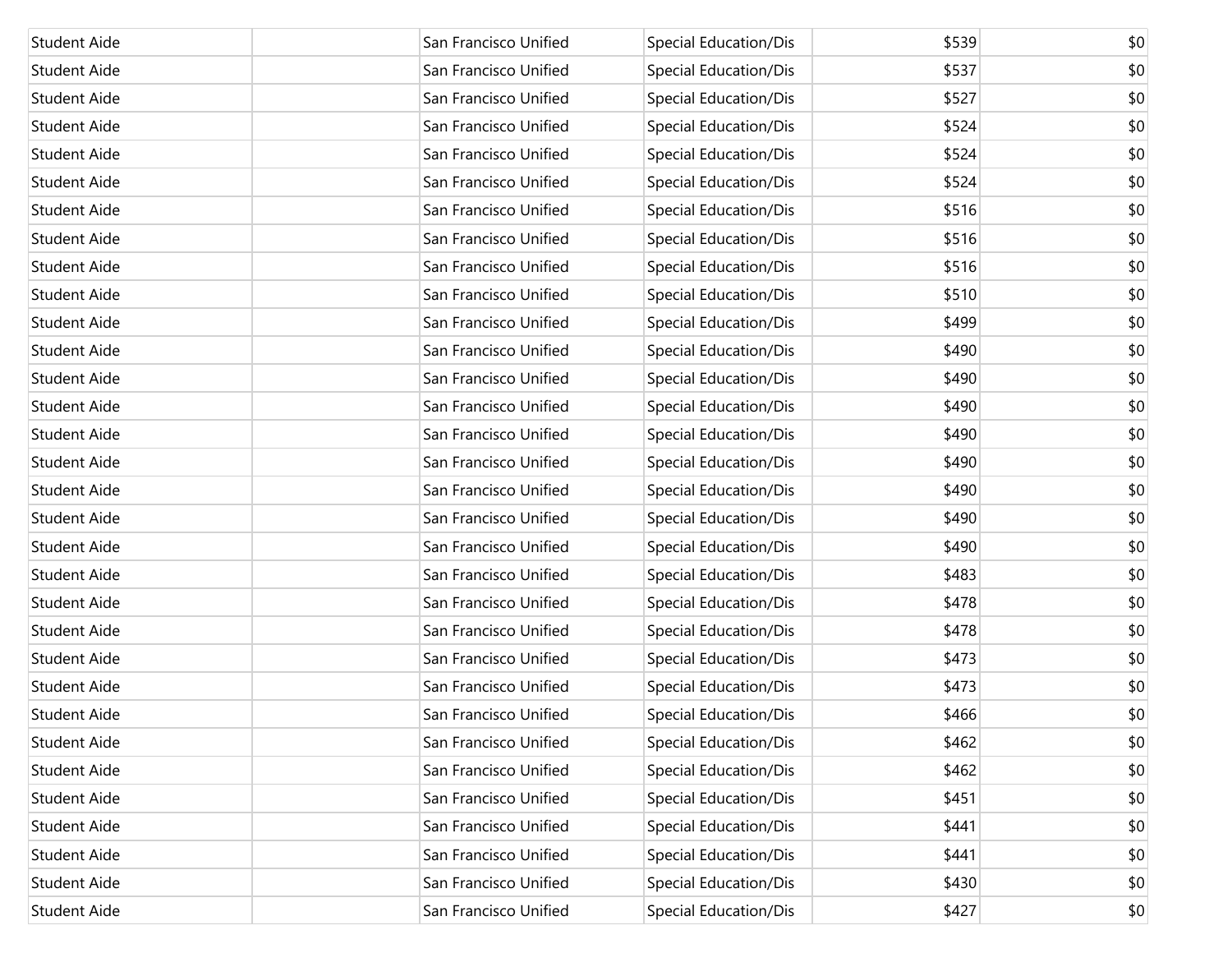| Student Aide        | San Francisco Unified | Special Education/Dis        | \$427 | \$0 |
|---------------------|-----------------------|------------------------------|-------|-----|
| Student Aide        | San Francisco Unified | Special Education/Dis        | \$404 | \$0 |
| Student Aide        | San Francisco Unified | Special Education/Dis        | \$398 | \$0 |
| Student Aide        | San Francisco Unified | Special Education/Dis        | \$392 | \$0 |
| Student Aide        | San Francisco Unified | Special Education/Dis        | \$387 | \$0 |
| Student Aide        | San Francisco Unified | Special Education/Dis        | \$368 | \$0 |
| Student Aide        | San Francisco Unified | <b>Special Education/Dis</b> | \$327 | \$0 |
| Student Aide        | San Francisco Unified | Special Education/Dis        | \$301 | \$0 |
| Student Aide        | San Francisco Unified | Special Education/Dis        | \$297 | \$0 |
| Student Aide        | San Francisco Unified | Special Education/Dis        | \$294 | \$0 |
| Student Aide        | San Francisco Unified | Special Education/Dis        | \$282 | \$0 |
| Student Aide        | San Francisco Unified | Special Education/Dis        | \$279 | \$0 |
| Student Aide        | San Francisco Unified | Special Education/Dis        | \$279 | \$0 |
| Student Aide        | San Francisco Unified | Special Education/Dis        | \$276 | \$0 |
| Student Aide        | San Francisco Unified | <b>Special Education/Dis</b> | \$263 | \$0 |
| Student Aide        | San Francisco Unified | <b>Special Education/Dis</b> | \$245 | \$0 |
| Student Aide        | San Francisco Unified | Special Education/Dis        | \$245 | \$0 |
| Student Aide        | San Francisco Unified | Special Education/Dis        | \$245 | \$0 |
| Student Aide        | San Francisco Unified | Special Education/Dis        | \$245 | \$0 |
| Student Aide        | San Francisco Unified | Special Education/Dis        | \$245 | \$0 |
| Student Aide        | San Francisco Unified | Special Education/Dis        | \$236 | \$0 |
| Student Aide        | San Francisco Unified | Special Education/Dis        | \$233 | \$0 |
| Student Aide        | San Francisco Unified | Special Education/Dis        | \$221 | \$0 |
| Student Aide        | San Francisco Unified | Special Education/Dis        | \$221 | \$0 |
| <b>Student Aide</b> | San Francisco Unified | Special Education/Dis        | \$220 | \$0 |
| Student Aide        | San Francisco Unified | Special Education/Dis        | \$217 | \$0 |
| Student Aide        | San Francisco Unified | Special Education/Dis        | \$215 | \$0 |
| Student Aide        | San Francisco Unified | Special Education/Dis        | \$209 | \$0 |
| Student Aide        | San Francisco Unified | Special Education/Dis        | \$208 | \$0 |
| Student Aide        | San Francisco Unified | <b>Special Education/Dis</b> | \$204 | \$0 |
| Student Aide        | San Francisco Unified | Special Education/Dis        | \$196 | \$0 |
| Student Aide        | San Francisco Unified | <b>Special Education/Dis</b> | \$196 | \$0 |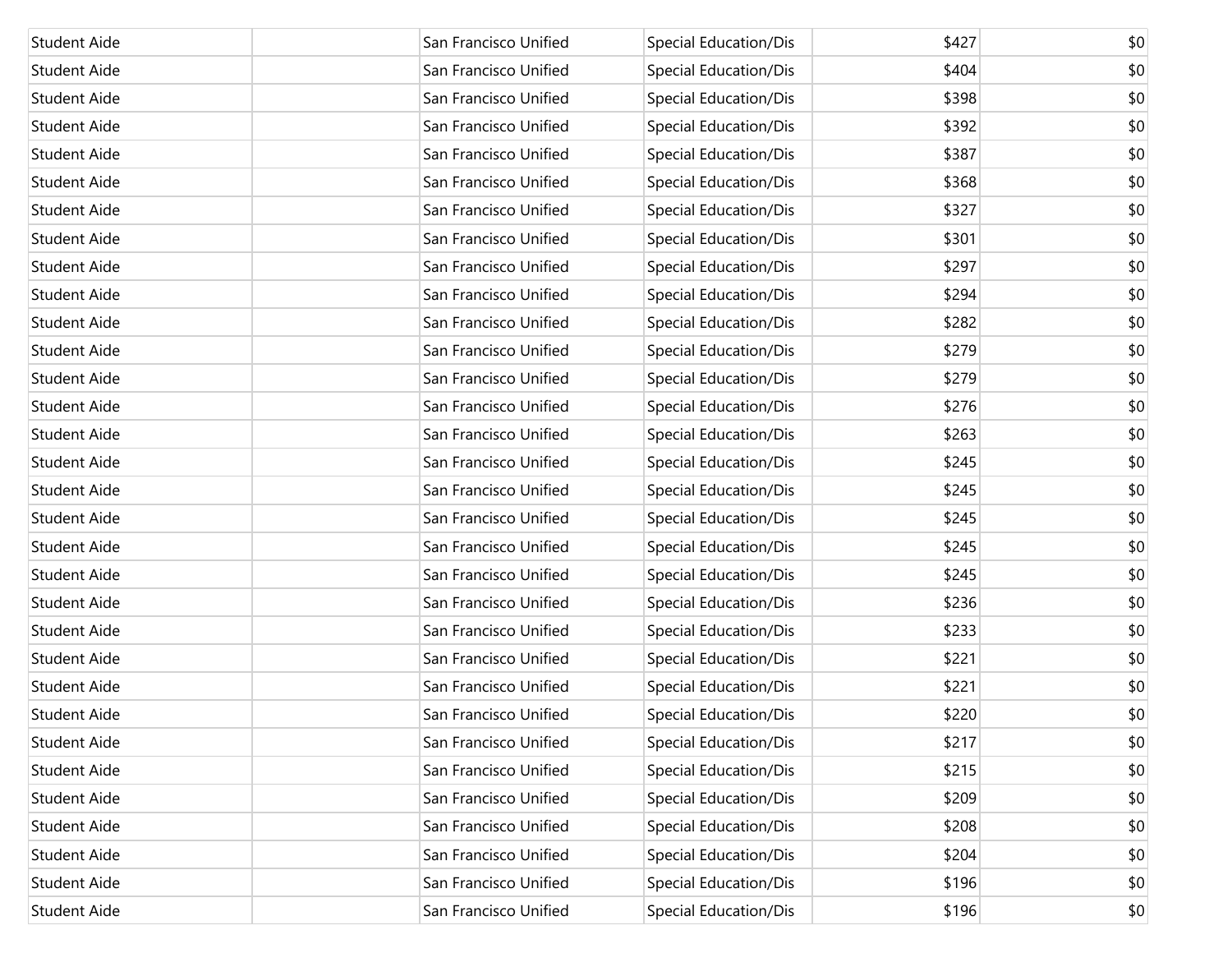| Student Aide        | San Francisco Unified | Special Education/Dis        | \$196 | \$0 |
|---------------------|-----------------------|------------------------------|-------|-----|
| Student Aide        | San Francisco Unified | Special Education/Dis        | \$196 | \$0 |
| Student Aide        | San Francisco Unified | Special Education/Dis        | \$193 | \$0 |
| Student Aide        | San Francisco Unified | Special Education/Dis        | \$193 | \$0 |
| Student Aide        | San Francisco Unified | Special Education/Dis        | \$172 | \$0 |
| Student Aide        | San Francisco Unified | Special Education/Dis        | \$172 | \$0 |
| Student Aide        | San Francisco Unified | <b>Special Education/Dis</b> | \$172 | \$0 |
| Student Aide        | San Francisco Unified | Special Education/Dis        | \$172 | \$0 |
| Student Aide        | San Francisco Unified | Special Education/Dis        | \$172 | \$0 |
| Student Aide        | San Francisco Unified | Special Education/Dis        | \$172 | \$0 |
| Student Aide        | San Francisco Unified | Special Education/Dis        | \$172 | \$0 |
| Student Aide        | San Francisco Unified | Special Education/Dis        | \$171 | \$0 |
| Student Aide        | San Francisco Unified | Special Education/Dis        | \$171 | \$0 |
| Student Aide        | San Francisco Unified | Special Education/Dis        | \$171 | \$0 |
| Student Aide        | San Francisco Unified | Special Education/Dis        | \$161 | \$0 |
| Student Aide        | San Francisco Unified | Special Education/Dis        | \$161 | \$0 |
| Student Aide        | San Francisco Unified | Special Education/Dis        | \$153 | \$0 |
| Student Aide        | San Francisco Unified | Special Education/Dis        | \$150 | \$0 |
| Student Aide        | San Francisco Unified | Special Education/Dis        | \$150 | \$0 |
| Student Aide        | San Francisco Unified | Special Education/Dis        | \$150 | \$0 |
| Student Aide        | San Francisco Unified | Special Education/Dis        | \$147 | \$0 |
| Student Aide        | San Francisco Unified | Special Education/Dis        | \$147 | \$0 |
| Student Aide        | San Francisco Unified | Special Education/Dis        | \$147 | \$0 |
| Student Aide        | San Francisco Unified | Special Education/Dis        | \$140 | \$0 |
| <b>Student Aide</b> | San Francisco Unified | Special Education/Dis        | \$140 | \$0 |
| Student Aide        | San Francisco Unified | Special Education/Dis        | \$129 | \$0 |
| Student Aide        | San Francisco Unified | Special Education/Dis        | \$129 | \$0 |
| Student Aide        | San Francisco Unified | Special Education/Dis        | \$118 | \$0 |
| Student Aide        | San Francisco Unified | Special Education/Dis        | \$116 | \$0 |
| Student Aide        | San Francisco Unified | Special Education/Dis        | \$110 | \$0 |
| Student Aide        | San Francisco Unified | Special Education/Dis        | \$110 | \$0 |
| <b>Student Aide</b> | San Francisco Unified | <b>Special Education/Dis</b> | \$107 | \$0 |